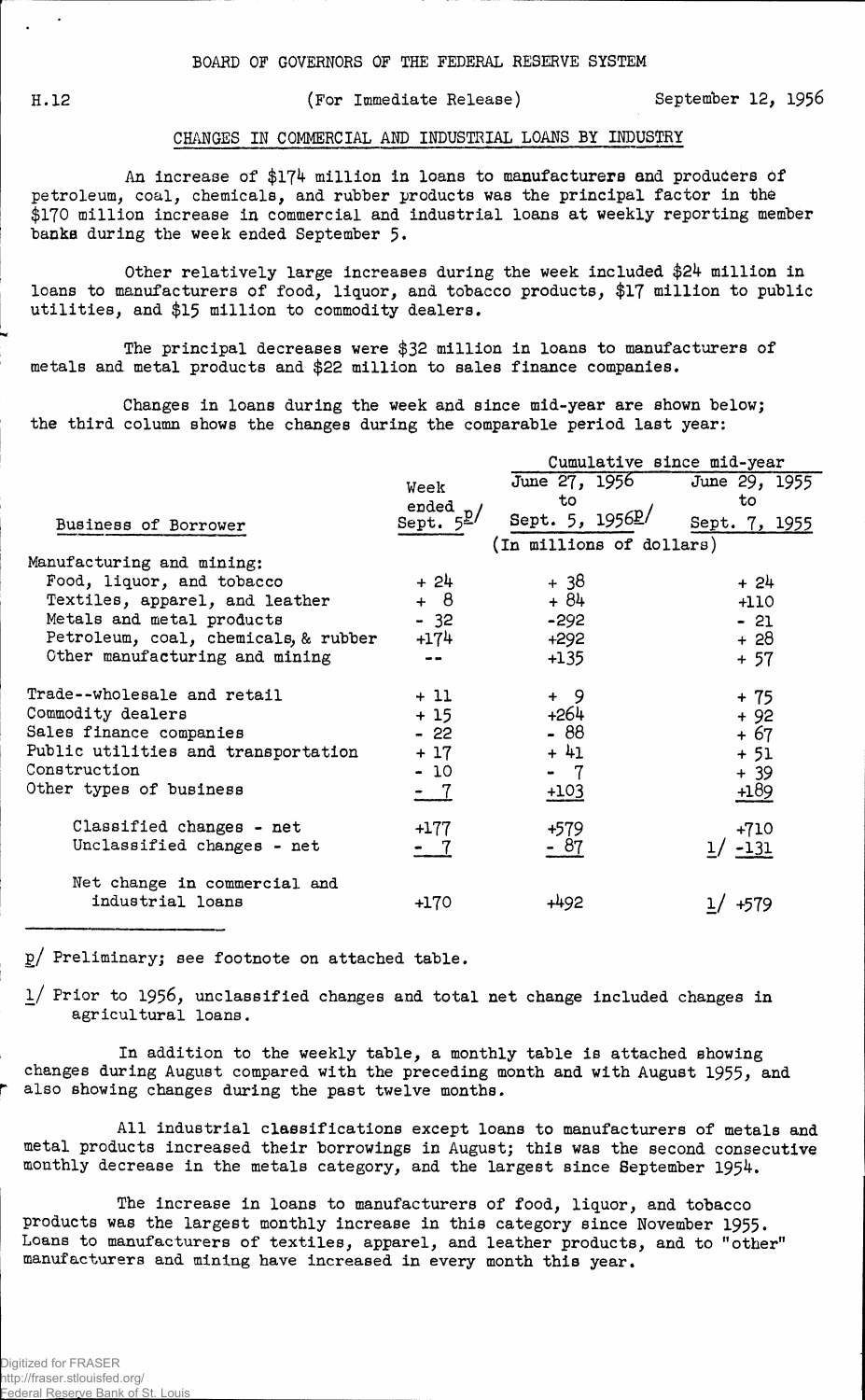$H.12(a)$ 

## CHANGES IN COMMERCIAL AND INDUSTRIAL LOANS OF A SAMPLE OF WEEKLY REPORTING MEMBER BANKS BY INDUSTRY AND FEDERAL RESERVE DISTRICT, WEEK ENDED WEDNESDAY, SEPTEMBER 5, 1956

| Business of Borrower                                                   | All Dis-<br>tricts $\underline{\mathbb{P}}$                    | Boston        | New    |                                                          | Phila- Cleve- | Rich-<br>mond   | Atlanta Chicago                                                                                                                               |                                  | St.                        | Minne-Kansas | City                | $ $ Dallas $ $ | San Fran-<br>cisco $\underline{\mathfrak{p}}$ |
|------------------------------------------------------------------------|----------------------------------------------------------------|---------------|--------|----------------------------------------------------------|---------------|-----------------|-----------------------------------------------------------------------------------------------------------------------------------------------|----------------------------------|----------------------------|--------------|---------------------|----------------|-----------------------------------------------|
|                                                                        | Louis  apolis <br>York delphia land<br>In millions of dollars) |               |        |                                                          |               |                 |                                                                                                                                               |                                  |                            |              |                     |                |                                               |
| Manufacturing and mining:                                              |                                                                |               |        |                                                          |               |                 |                                                                                                                                               |                                  |                            |              |                     |                | $+3.2$                                        |
| Food, liquor, and tobacco                                              | $+23.9$<br>$+ 7.6$                                             | $+2.7$        | $+6.6$ | $+ .1 + 20.1 - .3 - .7$<br>$\blacksquare$ $\blacksquare$ | $-1$          | $+2.4$<br>$-14$ | $+1.3$<br>$- .8$                                                                                                                              | $-2.4$<br>$+3.1$                 | $+1.6 - .3$<br>$-3.4 + .3$ |              | $-1.0$<br>$+ 1$     |                |                                               |
| Textiles, apparel, and leather<br>Metals and metal products (including |                                                                |               |        |                                                          |               |                 |                                                                                                                                               |                                  |                            |              |                     |                |                                               |
| machinery & transportation equipment)                                  | $-32.3$                                                        | $-2.8$        |        | $-3.3 - 4.5 - 1.5$                                       |               | $-.1$           | $-1.0$                                                                                                                                        | $-7.7$                           |                            | $-7.0 -2.7$  | $+ .2$              | $-1.1$         | - .8                                          |
| Petroleum, coal, chemicals, and rubber                                 | $+173.7$                                                       | $+1.2$        |        | $+143.9 + .2 +1.3$                                       |               | $-.1$           | $- .9$                                                                                                                                        | $+20.3$ -- --<br>+ 1.4 - .2 - .1 |                            |              | $+$ , 4             | $+7.2$         | $+$<br>$+$                                    |
| Other manufacturing and mining                                         | $ \cdot$ 2                                                     | $+$ .2        |        | $-3.4 - .5 + .9$                                         |               | $+ .3$          | $+1.0$                                                                                                                                        |                                  |                            |              |                     |                |                                               |
| Trade:                                                                 |                                                                |               |        |                                                          |               |                 |                                                                                                                                               |                                  |                            |              |                     |                |                                               |
| Wholesale                                                              | $\frac{(1 + 10.8)}{10.8}$                                      |               |        |                                                          |               |                 | $-3 + 4.0 + .2 -3.1 + .7 + .7 + 3.2 -1.1 + .2 - .2 + 2.5 - 3.9$<br>$-1.1 + 5.6 + 1.7 + 1.0 -1.0 - .2 - .4 - 1.3 + .7 + 1.1 + 2.6 + 1.7 + 1.7$ |                                  |                            |              |                     |                |                                               |
| Retail                                                                 |                                                                |               |        |                                                          |               |                 |                                                                                                                                               |                                  |                            |              |                     |                |                                               |
| Commodity dealers                                                      | $+14.9$                                                        | $+$ $\cdot 7$ |        | $+ 7.1 + 2.7 + .1$                                       |               | $+1.1$          | $+1.4$                                                                                                                                        | $-6.1$                           | $+2.4$ $+3.7$              |              | $-1.1$              |                | $+1.9 + 1.0$                                  |
| Sales finance companies                                                | $-21.8$                                                        | $+4.6$        |        | $+3.2 - 6.1 - 1.5$                                       |               | $- .3$          | $+ .6$                                                                                                                                        | $-19.9$                          | $-7.2 + .2$                |              | $+$ $\cdot$ $\cdot$ | $+3.8$         |                                               |
| Public utilities (including transportation)                            | $+17.1$                                                        | $-1.2$        |        | $+13.1 - .5 +3.1$                                        |               | $+ .1$          | $+ .1$                                                                                                                                        | $+1.7$                           |                            |              | $+ .1$              | $+6.1$         | $-5.5$                                        |
| Construction                                                           | $-10.4$                                                        | $-.2$         | $\sim$ | $.1 - .3 - .7$                                           |               | $-.9$           | $-2.1$                                                                                                                                        | $-2.7$                           | $-4 + .2$                  |              | $-.5$               | $-2.1$         |                                               |
| All other types of business                                            | $-6.6$                                                         | $+2.8$        |        | $+ 2.1 - 1.3 +1.1$                                       |               | $-1.9$          |                                                                                                                                               | $+.2 - 3.3$                      | .9<br>$\bullet$            | $-.2$        | $-.8$               | $-$ .2         | $-4.2$                                        |
| Net change in classified loans $1/$                                    | $+176.7$                                                       | $+6.7$        |        | $+198.9 - 8.7 - 14$                                      |               | $-.1$           | $+ .3$                                                                                                                                        | $-12.8$                          | $-17.5$ $+2.0$             |              | $-1.2$              | $+17.7$        | $-8.2$                                        |
| Unclassified changes - net                                             | $-6.7$                                                         | $-.7$         |        | $-11.9 - 1.3 + .4$                                       |               | $-1.9$          | $- .3$                                                                                                                                        | $-5.2$                           |                            | $+ 0.5 -3.0$ |                     | $-.8 - .7$     | $+18.2$                                       |
| Net change in commercial and<br>industrial loans                       | $+170.0$                                                       |               |        | $+6.0 +187.0 -10.0$                                      |               | $-2.0$          | $\bullet\,\bullet$                                                                                                                            | $-18.0$                          |                            | $-17.0 -1.0$ | $-2.0$              | $+17.0$        | $+10.0$                                       |

p/ Preliminary; final totals will appear in the F. R. Bulletin and San Francisco District final figures appear in a release of the Reserve Bank.

1/ About 210 weekly reporting member banks are reporting changes in their larger loans as to industry; these banks hold over 90 per cent of total commercial and industrial loans of all weekly reporting member banks and nearly 70 per cent of those of all commercial banks.

Digitized for FRASER http://fraser.stlouisfed.org/

Federal Reserve Bank of St. Louis  $\mathbf{r}$